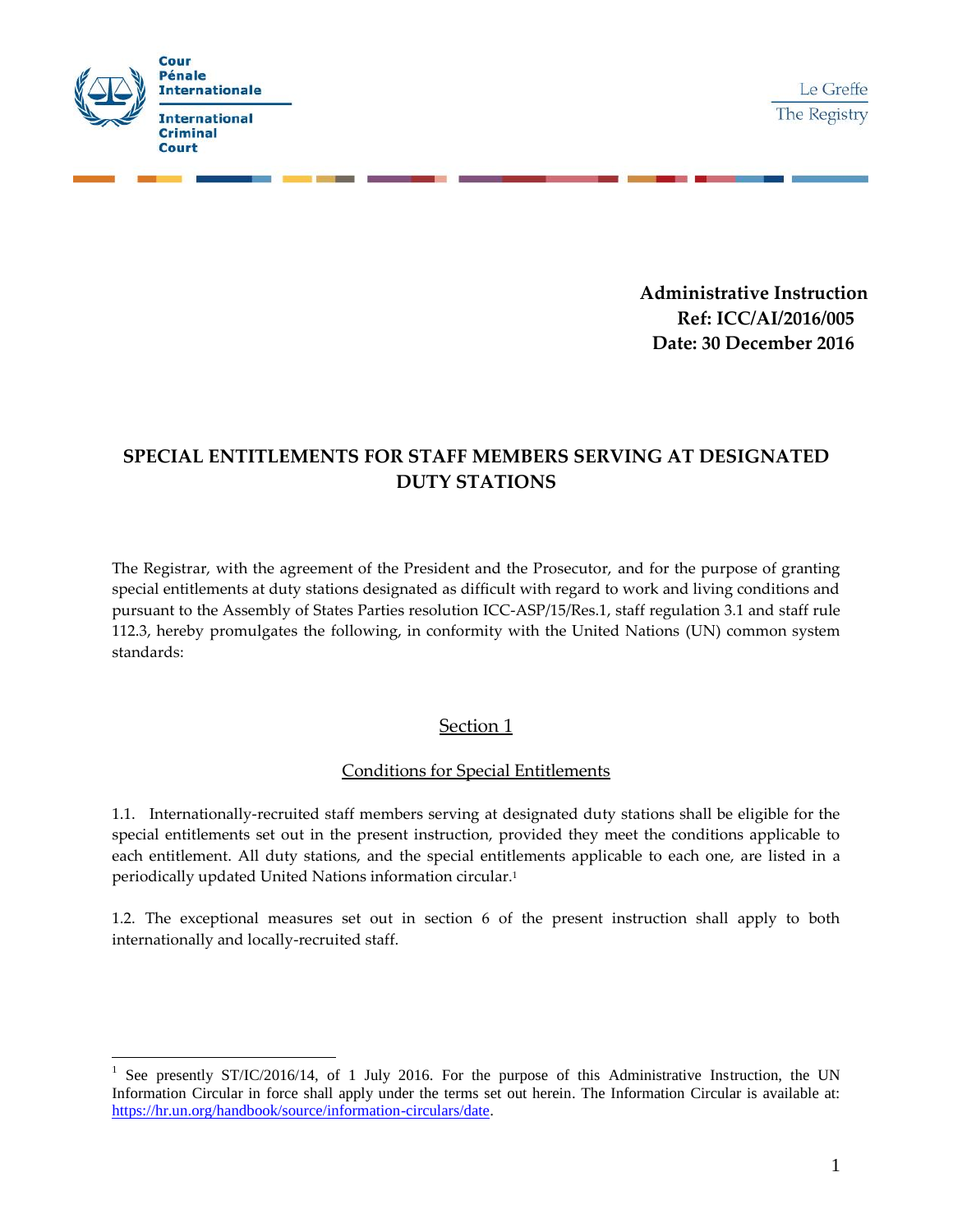# Section 2

## Special Entitlements Related to Education Grant

#### *General*

2.1. Staff members eligible for the education grant under staff rules [103.18](../../AppData/Local/Microsoft/Pacis/AppData/Local/Microsoft/Windows/AppData/Local/Microsoft/Windows/Temporary%20Internet%20Files/costamatos/AppData/Local/Microsoft/Windows/Temporary%20Internet%20Files/Local%20Settings/laucci/Local%20Settings/04%20STAFF%20RULES--100%20SERIES/sr%20103-20%20%20%20%20%20%20Education%20grant.doc) and 103.19 who are serving at designated duty stations as indicated in annex II to the circular shall be eligible for the special entitlements set out in subsections 2.2 to 2.4 where there are no schools at the duty station to provide schooling in the language or cultural tradition desired by staff members for their children. *Additional Education Grant Travel*

2.2. With reference to staff regulatio[n 3.4](../../AppData/Local/Microsoft/Pacis/AppData/Local/Microsoft/Windows/AppData/Local/Microsoft/Windows/Temporary%20Internet%20Files/costamatos/AppData/Local/Microsoft/Windows/Temporary%20Internet%20Files/Local%20Settings/laucci/Local%20Settings/03%20STAFF%20REGULATIONS/SREG%203-2%20%20%20%20%20%20%5bEDUCATION%20GRANT%5d.DOC) and staff rules [103.18](../../AppData/Local/Microsoft/Pacis/AppData/Local/Microsoft/Windows/AppData/Local/Microsoft/Windows/Temporary%20Internet%20Files/costamatos/AppData/Local/Microsoft/Windows/Temporary%20Internet%20Files/Local%20Settings/laucci/Local%20Settings/04%20STAFF%20RULES--100%20SERIES/sr%20103-20%20%20%20%20%20%20Education%20grant.doc) (n) an[d 103.19](../../AppData/Local/Microsoft/Pacis/AppData/Local/Microsoft/Windows/AppData/Local/Microsoft/Windows/Temporary%20Internet%20Files/costamatos/AppData/Local/Microsoft/Windows/Temporary%20Internet%20Files/Local%20Settings/laucci/Local%20Settings/05%20STAFF%20RULES--200%20SERIES/sr%20203-%208%20%20%20%20%20%20Education%20grant.doc) (k), on education grant and special education grant for disabled children, staff members who meet the conditions of staff rule 107.8 shall be entitled to two round trips of education grant travel for their children in the year in which they are not entitled to home leave.

2.3. If a staff member serving at a duty station designated as giving rise to additional education grant travel chooses not to exercise his or her entitlement to home leave in the year in which he or she would be entitled to do so, two round trips of education grant travel may be granted in respect of his or her child or children for that year.

### *Additional Reimbursement for Boarding Costs*

2.4. In conformity with the United Nations commons system standards, staff members shall be entitled in respect of their children in school attendance at the primary and secondary levels to an additional amount of 100 per cent of boarding costs in addition to the amount of the normal grant.

# Section 3

### Accelerated home leave and family visit travel entitlements

### *General*

3.1. Staff members, eligible for home leave under staff rule [105.6](../../AppData/Local/Microsoft/Pacis/AppData/Local/Microsoft/Windows/AppData/Local/Microsoft/Windows/Temporary%20Internet%20Files/costamatos/AppData/Local/Microsoft/Windows/Temporary%20Internet%20Files/Local%20Settings/laucci/Local%20Settings/04%20STAFF%20RULES--100%20SERIES/sr%20105-%203%20%20%20%20%20%20Home%20leave.doc) and family visit under staff rule 107.7, who are serving at duty stations classified by the International Civil Service Commission in hardship categories D or E that do not fall under the rest and recuperation framework shall be granted accelerated travel entitlements for home leave and family visit once in every 12 months in accordance with the provisions of the present instruction. The hardship category of each duty station is indicated in the circular.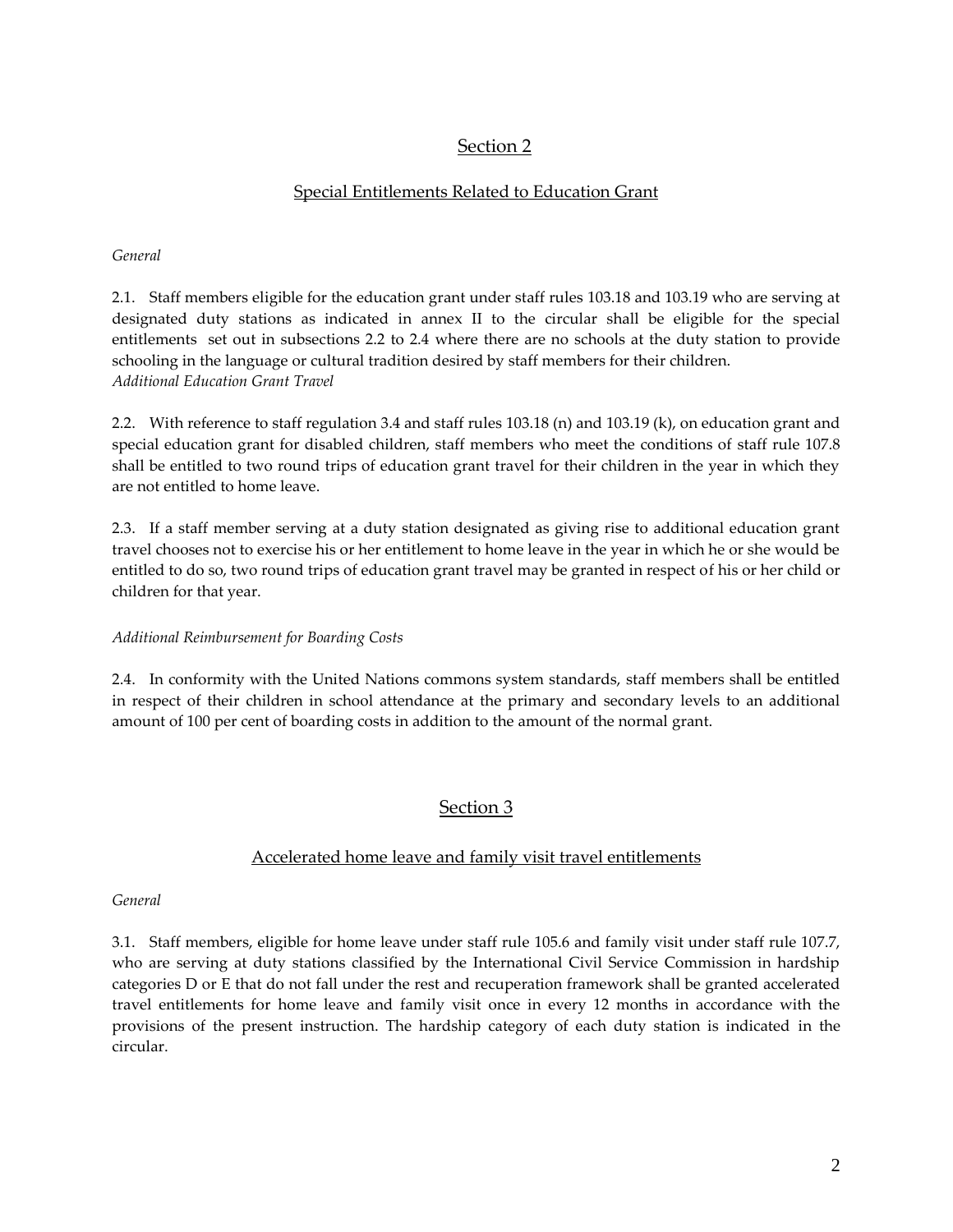#### *Administration of the Entitlement*

3.2. The home leave entitlement shall be administered in accordance with a points system whereby service credit points are accrued for each month of service. Accrual shall be at the rate of:

- (a) one point for each month of service at duty stations with normal 24-month home leave cycles; and,
- (b) two points for each month of service at duty stations with accelerated 12-month home leave cycles.

3.3 When a staff member moves from a duty station with a normal 24-month home leave cycle to a duty station with an accelerated 12-month home leave cycle, or when the home leave cycle of a duty station changes from 24 months to 12 months, service credit points shall accrue at the rate of two points per month of service as from the effective date of transfer or assignment to the new duty station or as from the effective date of change of the home leave cycle at the duty station.

3.4 Similarly, in the reverse situation when a staff member moves from a duty station with a 12 month home leave cycle to a duty station with a 24-month home leave cycle, or when the home leave cycle of a duty station changes from 12 months to 24 months, service credit points shall accrue at the rate of one point per month of service as from the effective date of transfer or assignment to the new duty station or the effective date of change of the home leave cycle of the duty station.

3.5 If the effective date of transfer, assignment or change of home leave cycle of the duty station falls in between the first and the last day of the month, the full credit for the month of service shall be based on the duty station in which the staff member served for more than 15 days, as follows:

(a) More than 15 days of service at the duty station with a normal 24-month home leave cycle: one point for such month;

(b) More than 15 days of service at the duty station with an accelerated 12-month home leave cycle: two points for such month.

3.6. The entitlement to home leave shall become due when 24 service credit points have been accrued, provided that the staff member's service is expected to continue beyond the date of return to duty or the date when the entitlement becomes due, whichever is later, for at least six months for staff members serving in duty stations with a 24-month cycle, or at least three months for staff members serving in duty stations with a 12-month cycle. When the entitlement is exercised, 24 points shall be deducted from the staff member's balance of points.

3.7. The exercise of the entitlement to home leave may be advanced or deferred in accordance with the exigencies of the service and the personal circumstances and preferences of the individual staff member, subject to the following conditions:

(a) Advanced home leave may be granted only when at least 12 points have been accrued, and subject to the provisions of Sections 3.10 to 3.12. A negative point balance shall be recorded in such cases up to a maximum of minus 12 points. To become eligible for the next home leave, a staff member must make up the negative points balance and then reach an accrual of 24 points, as the granting of advance home leave does not advance the date of entitlement to the subsequent home leave. The granting of advance home leave shall be subject to the conditions for the entitlement being subsequently met. If those conditions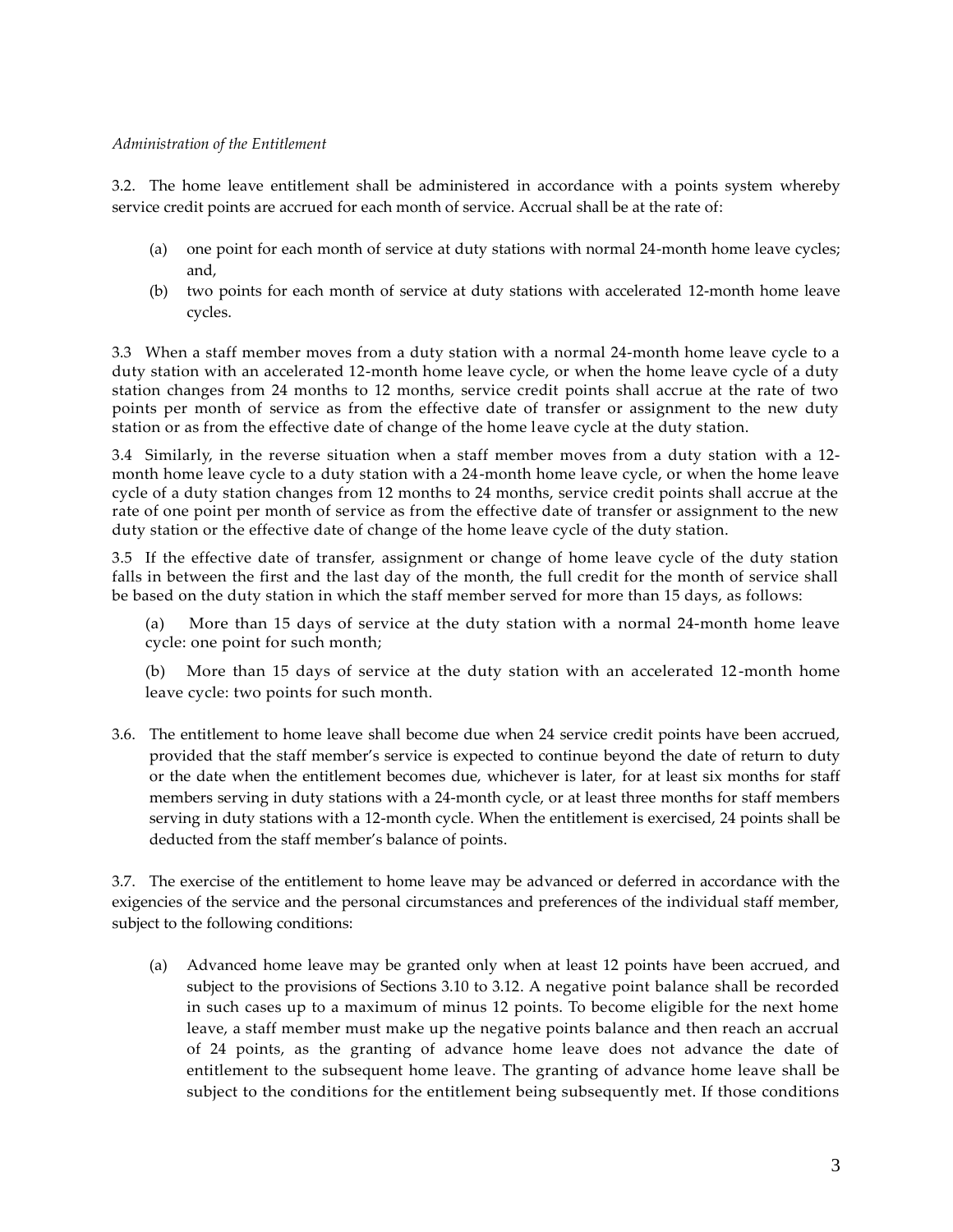are not met, the staff member will be required to reimburse the costs paid by the Court for the advance home leave travel, including any associated costs;

(b) In the case of deferred leave, no more than 48 points may be accumulated towards the entitlement. When this maximum has been reached, the staff member shall not accrue any more points until he or she exercised his or her home leave entitlement. . Accrual of service credit points shall start again on the first of the month in which the home leave is exercised.

3.8. Every second entitlement to home leave must be exercised to the country of home leave. At the request of the staff member, the other leave entitlement may be exercised to a country other than that of home leave. In such a case, the amount of travel expenses payable by the Court shall not exceed the cost of travel to the place of home leave. If the cost of the staff member's travel is more economical than travel to the place of home leave, the amount payable by the Court shall be limited to the actual travel expenses incurred, provided these do not exceed the approved standard of accommodation.

3.9. Except as otherwise provided in the present instruction, the provisions in staff rule [105.6](../../AppData/Local/Microsoft/Pacis/AppData/Local/Microsoft/Windows/AppData/Local/Microsoft/Windows/Temporary%20Internet%20Files/costamatos/AppData/Local/Microsoft/Windows/Temporary%20Internet%20Files/Local%20Settings/laucci/Local%20Settings/04%20STAFF%20RULES--100%20SERIES/sr%20105-%203%20%20%20%20%20%20Home%20leave.doc) relating to the regular home leave entitlement shall apply to the accelerated home leave travel entitlement.

#### *Intervals between home leave travel and other types of travel entitlements*

3.10 For staff members assigned to duty stations with a 24-month home leave cycle, there shall normally be an interval of no less than 12 months of qualifying service between the date of return from one home leave travel and the departure date of the next home leave travel. In addition, there shall be an interval of no less than nine months between home leave travel and family visit travel, to be counted from the return date of one travel to the departure date of the other travel. Staff members serving in duty stations with a 24-month home leave cycle shall not be authorized to travel on home leave and family visit during the same calendar year.

3.11 For staff members assigned to duty stations with an accelerated 12-month home leave cycle, there shall normally be an interval of no less than six months of qualifying service between the date of return from one home leave travel and the departure date of the next home leave travel. In addition, there shall normally be an interval of no less than three months between home leave travel and family visit travel, to be counted from the return date of one travel to the departure date of the other travel.

3.12 For staff members serving in duty stations with a 24- or 12-month home leave cycle, there shall normally be an interval of no less than three months of qualifying service between travel by the staff member in lieu of education grant travel by the child and home leave travel, counted from the date of return from one travel to the departure date of the other travel.

### Section 4

### Additional annual shipment entitlement

4.1. Internationally-recruited staff members serving at designated duty stations shall be eligible for an additional annual shipment entitlement under the provisions of the present instruction. The designated duty stations for this additional shipment entitlement are indicated in annex II to the circular.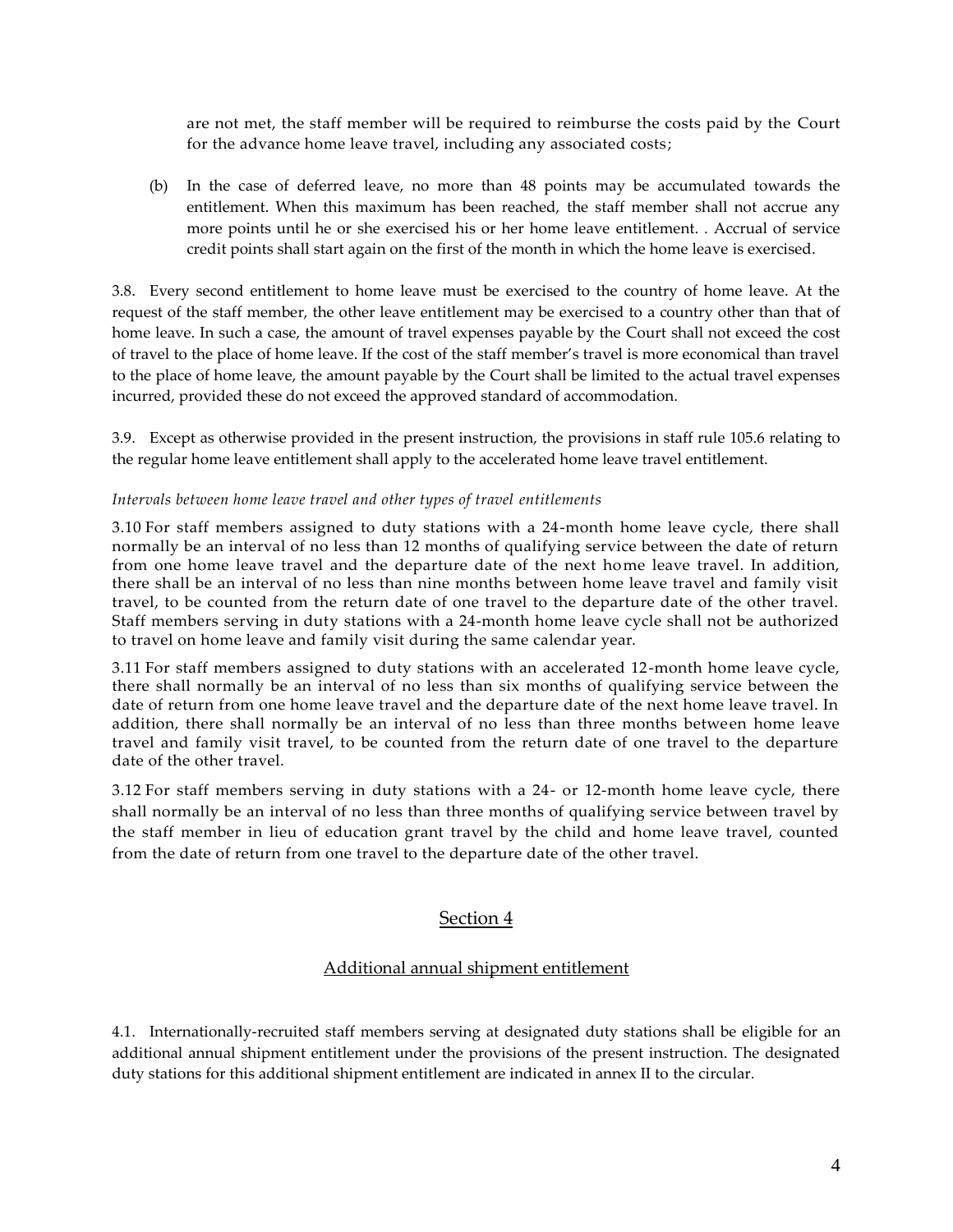4.2. Except as otherwise indicated below, the relevant provisions of staff rules [107.12](../../AppData/Local/Microsoft/Pacis/AppData/Local/Microsoft/Windows/AppData/Local/Microsoft/Windows/Temporary%20Internet%20Files/costamatos/AppData/Local/Microsoft/Windows/Temporary%20Internet%20Files/Local%20Settings/laucci/Local%20Settings/04%20STAFF%20RULES--100%20SERIES/sr%20107-21%20%20%20%20%20%20Excess%20baggage%20and%20unaccompanied%20shipments.doc) and [107.13](../../AppData/Local/Microsoft/Pacis/AppData/Local/Microsoft/Windows/AppData/Local/Microsoft/Windows/Temporary%20Internet%20Files/costamatos/AppData/Local/Microsoft/Windows/Temporary%20Internet%20Files/Local%20Settings/laucci/Local%20Settings/05%20STAFF%20RULES--200%20SERIES/sr%20207-20%20%20%20%20%20%20Excess%20baggage%20and%20unaccompanied%20shipments.doc) on excess baggage and unaccompanied shipments shall apply to the additional annual shipment entitlement.

4.3. The additional annual shipment entitlement of 50 kilograms or 0.31 cubic metres may be granted to staff members serving at a designated duty station subject to the following conditions:

- (a) The shipment is to the designated duty station;
- (b) The entitlement is normally exercised in conjunction with home leave, but may be granted independently of such leave; provided it is exercised in the calendar year in which home leave falls due;
- (c) The entitlement shall not arise in connection with travel on reassignment or transfer to and from the designated duty station;
- (d) Payment of the shipment expenses may not exceed the cost of shipment from the place of home leave to the duty station;
- (e) The shipment is made by the most economical means. When shipment by air is the most economical means, the entire additional shipment shall be made by air freight. When surface shipment is the most economical means, conversion to shipment by air may be authorised on the basis of one half the weight or volume of the surface entitlement. Exceptionally, conversion of the surface entitlement to shipment by air may be authorized on the basis of the full weight or volume, when the Registrar or the Prosecutor, as appropriate, determines that there is an extraordinary risk of damage to, or loss of, a surface shipment in transit, or when the normal shipping time would exceed three months. Such determination shall be made by reference to shipments from the home country to the duty station.

4.4. At the request of the staff member, the additional annual shipment entitlement provided by section 4.3 may be converted to an additional 10 kilograms of accompanied excess baggage.

# Section 5

### Reimbursement of basic medical examinations

5.1. Staff members assigned to designated duty stations, listed in annex III in the circular, shall be entitled to reimbursement of the cost of basic medical examinations and tests for themselves, and for their spouse and dependent children, whose travel to the duty station has been paid by the Court, in accordance with the provisions of this section.

5.2. Staff members shall be entitled to reimbursement of the cost of one medical examination and related tests in any two-year period for themselves and their eligible family members. Reimbursement shall be within limits considered customary and reasonable at the duty station, and shall not exceed a maximum amount of \$350 per person.